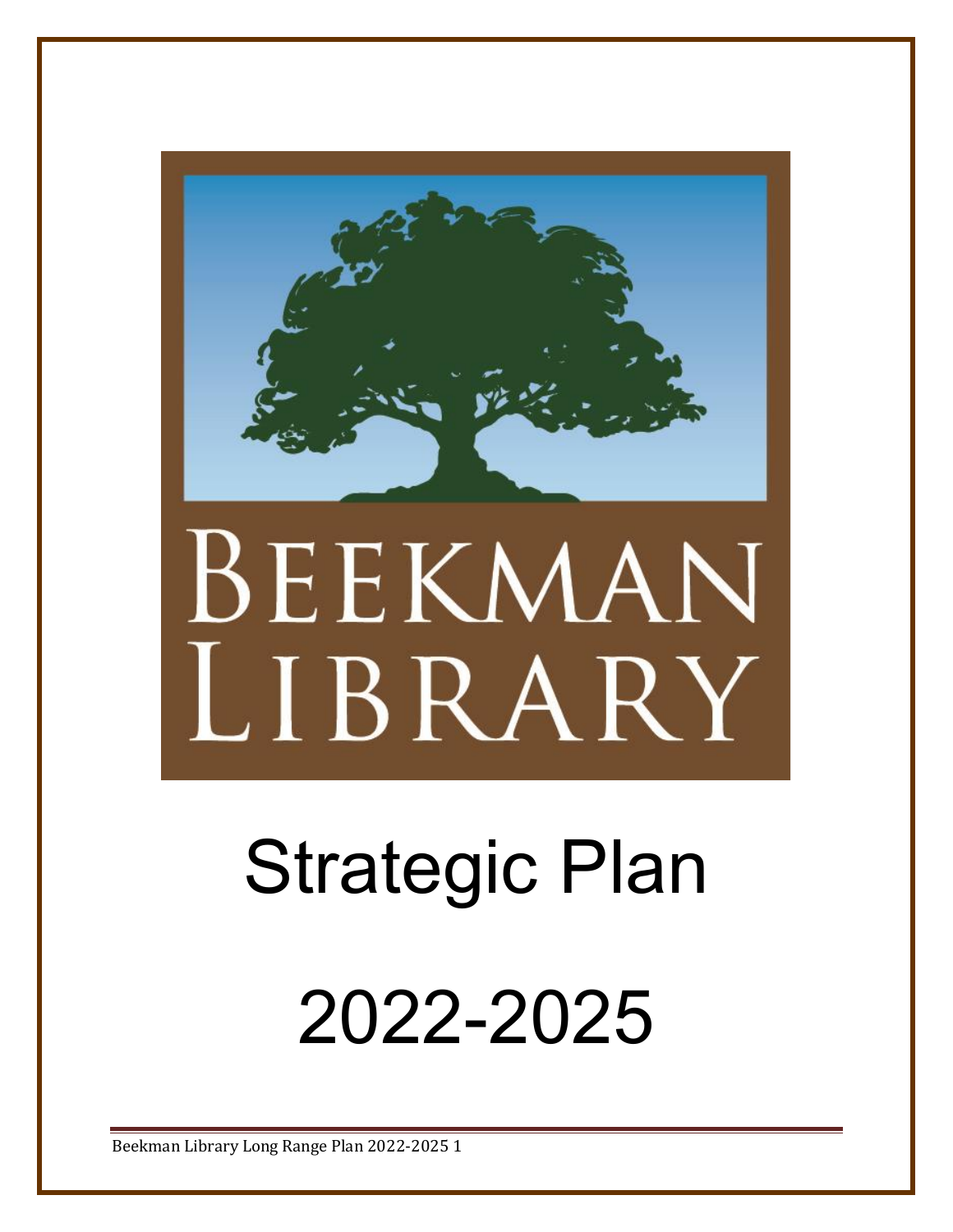## **Contents**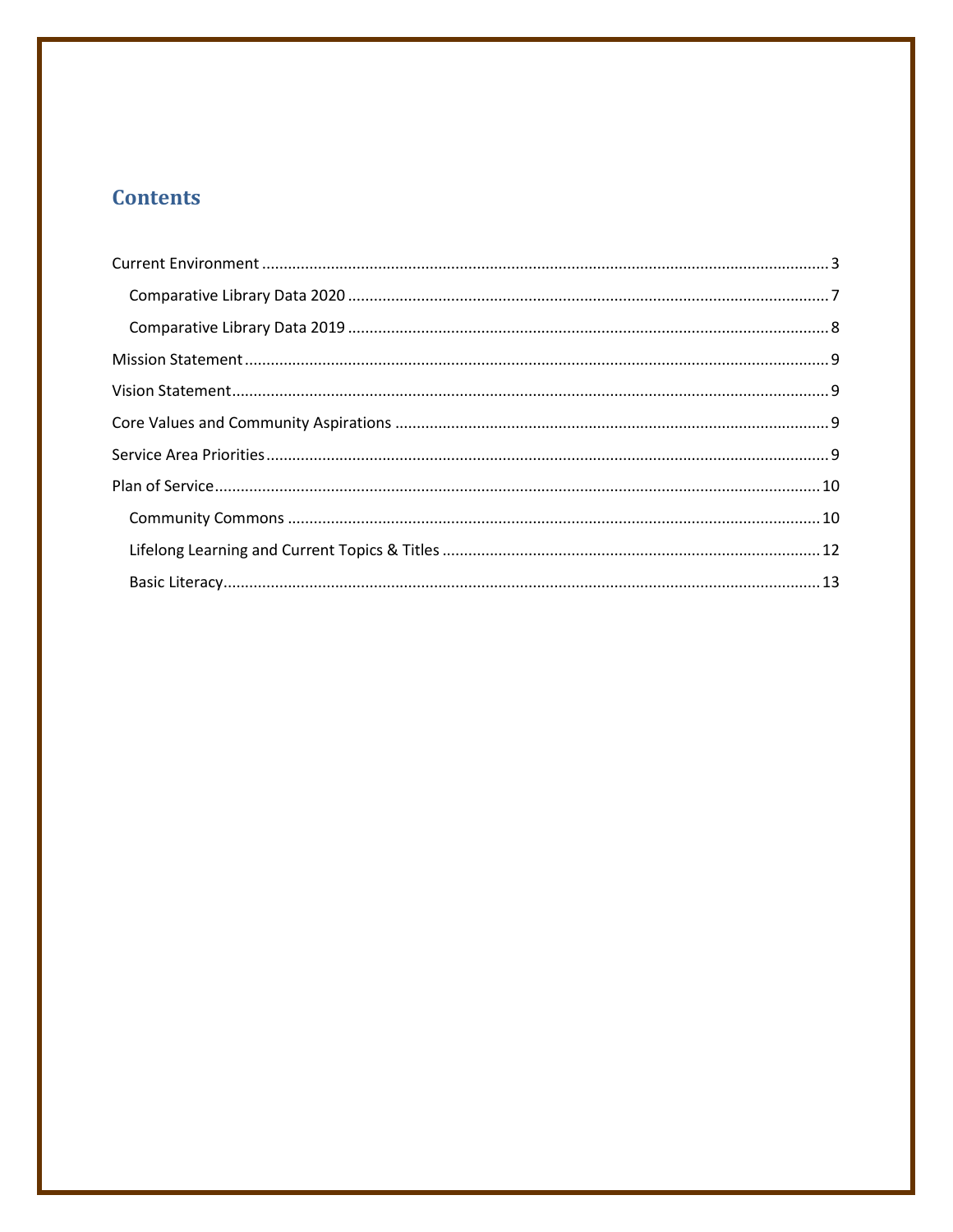#### <span id="page-2-0"></span>**Current Environment**

#### **Budget**

- Beekman Library has an operating budget of \$506,848.
- The budget reflects a combination of funding: 414-budget referendum of \$443,838 and state aid of \$4,000. The remainder of the budget is derived from a combination of library fines and fees and the annual donation from the Friends of the Beekman Library.

#### **Staffing**

- The Beekman Library has a full-time Director, Assistant Director and Head of Youth Services in addition to eight part-time staff members.
- Based on a 40-hour work week, the library has the equivalent of 6.1 full time employees.
- The Library is open 47 hours per week including 6 days, 3 nights and Saturdays for 52 weeks a year. It is closed for 6 federal holidays.
- Programs for youth, birth through high school age are our most popular offering. Our current Head of Y.S. works 40 hours per week and is assisted by a part-time YS Assistant who works 15 hours per week. On average, they conduct 10-15 programs a week and conduct outreach two days per week.

#### **Administrative**

- Beekman Library has a full-time director who is responsible for the management of the library including budget controls, personnel, outreach, public relations, collection development, acquisitions, grant writing, technology, marketing, facilities and operations.
- Beekman Library has a full-time assistant director who is responsible for adult programs, technology training, and assisting the director with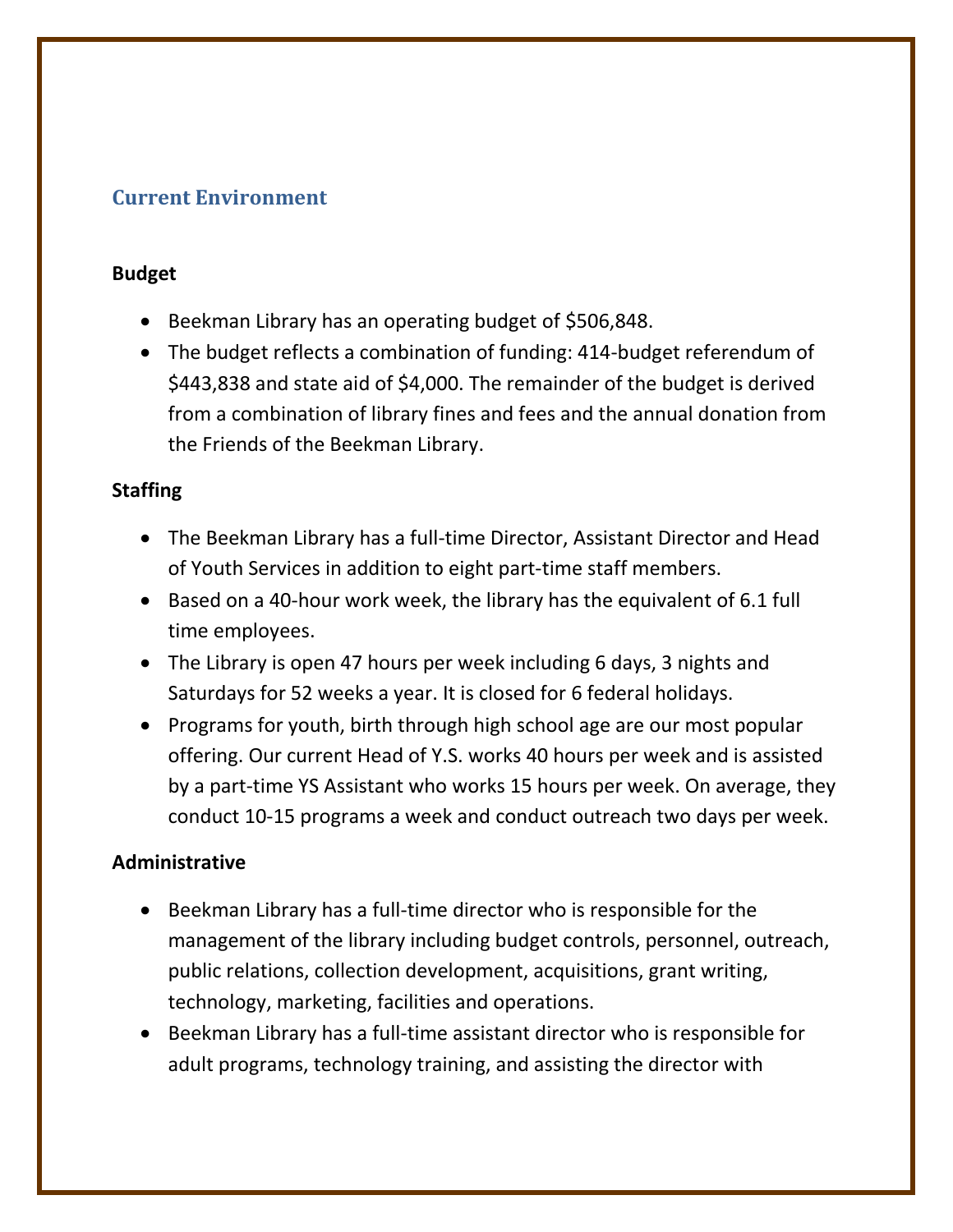collection development, grant writing, marketing, outreach and public relations.

#### **Technology**

- The library maintains a 5-6 year replacement cycle for its 9 staff computers, 8 public computers, 5 patron laptops, 3 staff laptops, 4 printers, main firewall/server and a shared staff server.
- The library has Wi-Fi service throughout the building and grounds.
- An IT consultant provides network/computer maintenance quarterly and support on an as needed basis.

#### **Facility**

- The library building is sixteen years old and consists of 5,200 square feet of public space and a 5,200 square foot basement that is partially finished (ceiling, HVAC, lighting, and some sheetrock).
- The main public area of the building is a large open space that includes the circulation desk, stacks, and public computers, there is an office for the director, a separate children's room, community/meeting room and a staff work/break room.
- The basement is currently used for storage, utilities and FOBL bookstore.
- There is a deck on the back of the building that is used for staff meal periods and is used by the public to relax and access WiFi. The deck has three raised planter boxes that are used for library gardening programs.
- The library grounds are owned and maintained by the town.
- The library has a garden/flowerbed area in the front of the building and a beautiful lawn with a huge feature maple tree complete with a wraparound bench. The lawn is used for concerts and the occasional story time or teen program.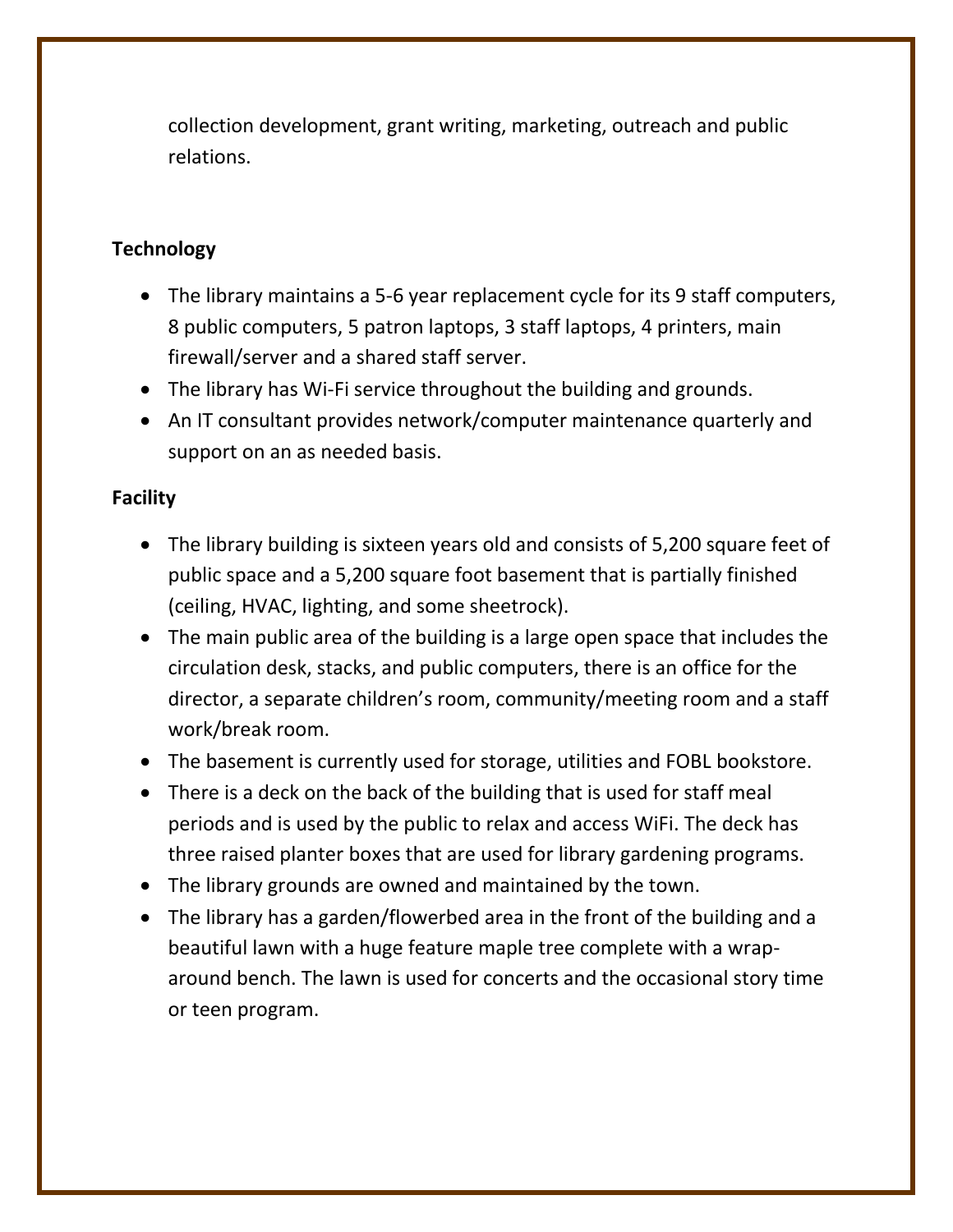#### **Economic Factors**

- As of the last census, Beekman's unemployment rate is 4.2% vs. 5.9% in the U.S.
- 2.3% of town residents live below the poverty line versus 15.6% in the U.S.
- 60% of the homes in Beekman are valued between \$300,000 and \$499,999
- The median home value is \$299,400.
- 87% of the homes in Beekman are owner occupied.
- 41% of homeowners with a mortgage have household expenses over 35%  $*$ of their income \*(rule of thumb is 28%)
- The median income is \$98,483 \*Source: 2010 Census and 2019 Estimated Census
- Cost of living is out of alignment with wages. Wages adjusted for inflation have declined 3.8% from 2010 to 2017.\*\*
- Average cost of living for a two parent, two child household is \$177,804 versus average income of \$75,350. \*\*
- Population of Dutchess County is declining and will affect school enrollment. Enrollment is projected to continue to decline with a cumulative decline of 26% between 2000-2028, which will result in continued increase in school taxes. \*\*

\*\* Source: Mid-Hudson Valley from Great Recession to 2030, October 2019 Hudson Valley Pattern for Progress

#### **Demographics**

- According to the 2019 estimated census the population of Beekman is 14,387
- 44% of the residents are female and 56% male
- 78 % are Caucasian.
- 16% Black or African American
- 10% Hispanic or Latino
- The median age is 42.
- 43% list occupation as management, business, science or arts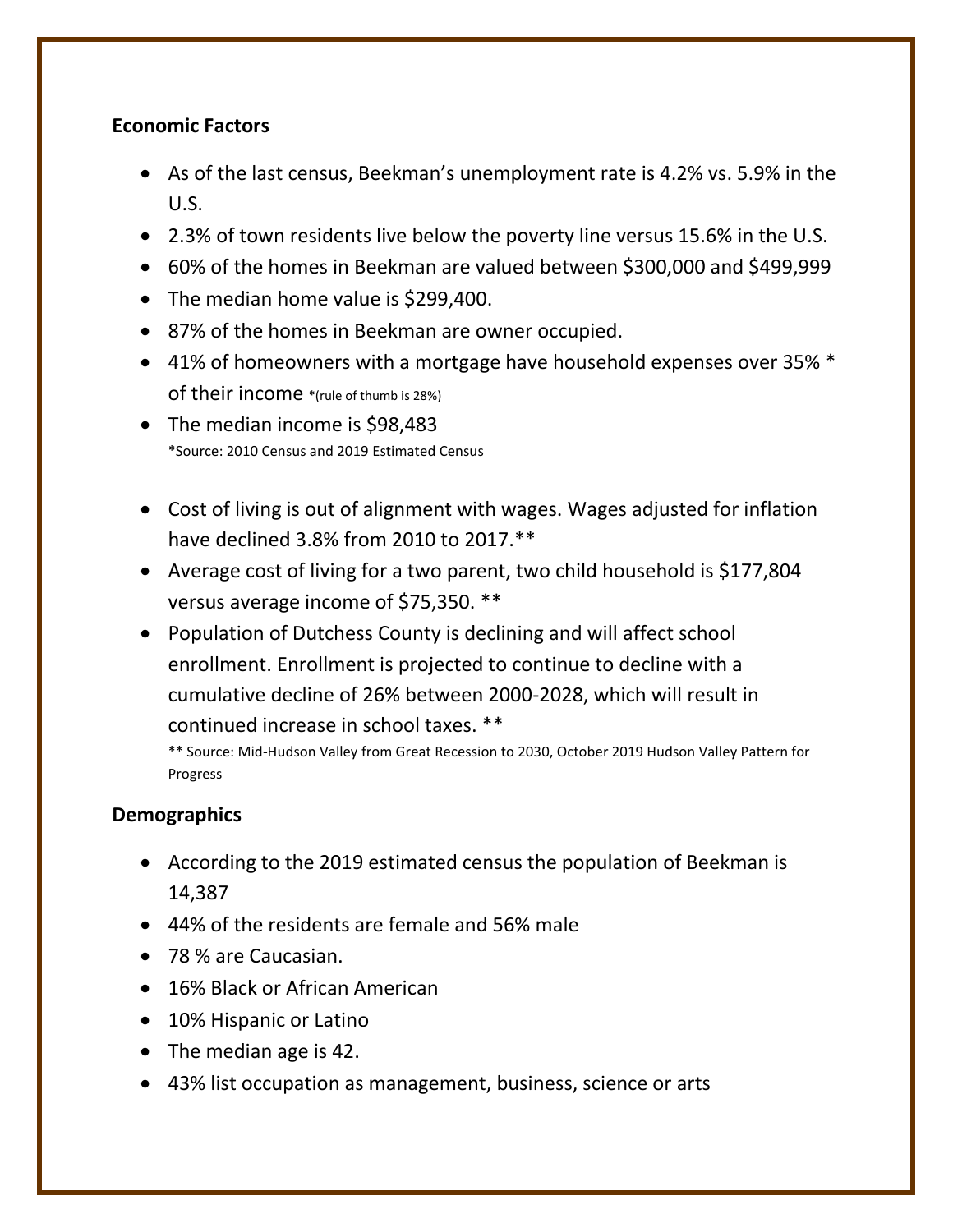- 22% list occupation as sales or office work
- The mean travel time to work is 38 minutes versus 27 minutes nationally
- 91% of residents have a high school diploma or G.E.D., 33% are college educated

Source: 2019 Estimated Census

• Population of Dutchess County continues to age with the total population over age 55 projected to be at 37% by 2030.\*\*

\*\* Source: Mid-Hudson Valley from Great Recession to 2030, October 2019 Hudson Valley Pattern for Progress

#### **Political Factors**

- The library board enjoys open communication with the current town board
- The library serves the residents of the neighboring town of Union Vale that is unserved by a library.
- Relations with the Union Vale Town Board have been strained in part because the current administration feels that they were paying too much for library service. Although there was a contract for service in the past, the current Town Board chose to not sign a new contract. This lack of a contract means that Union Vale residents have limited library service, which is allowed by NY State Education Law.

| <b>YEAR</b> | <b>FROM</b> | <b>TO</b> | %        | <b>RESULT</b> | <b>YES</b>   | <b>NO</b>    |
|-------------|-------------|-----------|----------|---------------|--------------|--------------|
|             |             |           | Increase |               | <b>VOTES</b> | <b>VOTES</b> |
| 1998        | \$82,460    | \$156,020 | 89%      | Pass          | No Data      | No Data      |
| 2004        | \$156,020   | \$295,000 | 89%      | Pass          | 1,833        | 1,150        |
| 2010        | \$295,000   | \$407,000 | 38%      | Fail          | 1,552        | 1,638        |
| 2011        | \$295,000   | \$349,883 | 19%      | Pass          | 1,435        | 1,110        |
| 2013        | \$349,883   | \$362,129 | 4%       | Pass          | 1,359        | 884          |
| 2015        | \$362,129   | \$380,000 | 5%       | Pass          | 1,138        | 739          |
| 2017        | \$380,000   | \$405,000 | 6.6%     | Pass          | 1,580        | 1,290        |
| 2019        | \$405,000   | \$424,329 | 4.7%     | Pass          | 1,597        | 894          |
| 2021        | \$424,329   | \$443,848 | 4.6%     | Pass          | 1,372        | 1,228        |

 The library has requested 414 budget referendums since 1998. The requested increases and vote results are as follows:

\*New Building \*\* 2% Tax Cap signed into law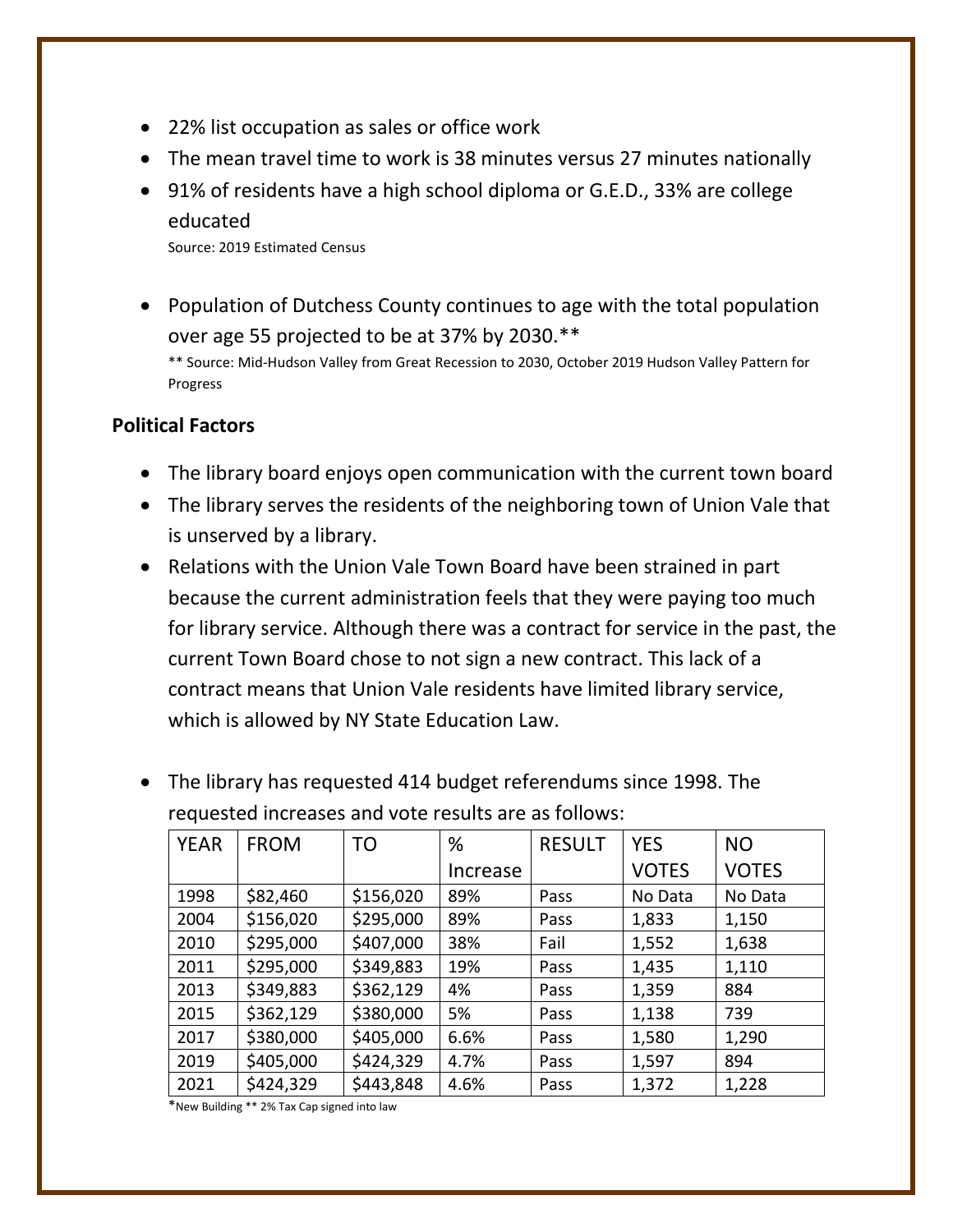# <span id="page-6-0"></span>Comparative Library Data 2020

| <b>GENERAL</b>   | <b>POPULATION</b> | <b>SQUARE FEET</b> | <b>HOURS</b> | FT EQUIV | <b>VISITS</b> | Per Cap |
|------------------|-------------------|--------------------|--------------|----------|---------------|---------|
| <b>BEEKMAN</b>   | 14,621            | 5200               | 50           | 6.10     | 16687         | \$29    |
| <b>EAST</b>      | 29,029            | 11972              | 59           | 11.14    | 46906         | \$34    |
| <b>FISHKILL</b>  |                   |                    |              |          |               |         |
| <b>FISHKILL</b>  | 12,608            | 8650               | 43           | 11.50    | 33882         | \$53    |
| <b>HP</b>        | 18,183            | 3296               | 52           | 7.79     | 28800         | \$25    |
| <b>KENT</b>      | 13,507            | 10300              | 49           | 9.83     | 19890         | \$46    |
| LAGRANGE         | 15,730            | 5751               | 47           | 8.57     | 20,000        | \$43    |
| <b>PATTERSON</b> | 12,023            | 7500               | 50           | 14.30    | 11882         | \$77    |
| <b>PAWLING</b>   | 8,463             | 3148               | 50           | 6.61     | 46963         | \$53    |
| PLEASANT         | 9,672             | 4800               | 53           | 5.50     | 35065         | \$46    |
| <b>VALLEY</b>    |                   |                    |              |          |               |         |

| <b>FINANCIAL</b> | <b>TOTAL</b>  | <b>PUBLIC</b> | <b>MATERIALS \$</b> | <b>DIRECTOR'S</b> | <b>TOTAL</b>      |
|------------------|---------------|---------------|---------------------|-------------------|-------------------|
|                  | <b>BUDGET</b> | <b>FUNDS</b>  |                     | <b>SALARY</b>     | <b>PERSONNELS</b> |
| <b>BEEKMAN</b>   | 524002        | 424329        | 48925               | 72000             | 284928            |
| <b>EAST</b>      | 1012115       | 983592        | 94874               | 92000             | 639745            |
| <b>FISHKILL</b>  |               |               |                     |                   |                   |
| <b>FISHKILL</b>  | 680012        | 668176        | 54387               | 78000             | 481486            |
| HP               | 479794        | 459954        | 26102               | 80366             | 351409            |
| <b>KENT</b>      | 635071        | 620596        | 58420               | 80430             | 440306            |
| LAGRANGE         | 807711        | 681840        | 73282               | 72828             | 384507            |
| <b>PATTERSON</b> | 938376        | 921897        | 29782               | 77175             | 566025            |
| <b>PAWLING</b>   | 514151        | 450000        | 45168               | 66560             | 334736            |
| PLEASANT         | 525447        | 444800        | 103816              | 82000             | 301361            |
| <b>VALLEY</b>    |               |               |                     |                   |                   |

| <b>MATERIALS/SERVICES</b> | <b>CIRCULATION</b> | <b>HOLDINGS</b> | Turnover | <b>COMP</b> | PROGRAM    |
|---------------------------|--------------------|-----------------|----------|-------------|------------|
|                           |                    |                 |          | <b>USE</b>  | ATTENDANCE |
| <b>BEEKMAN</b>            | 58236              | 51129           | 1.13     | 2194        | N/A        |
| <b>EAST FISHKILL</b>      | 155743             | 83213           | 1.87     | 2844        | N/A        |
| <b>FISHKILL</b>           | 52145              | 63756           | .82      | 2203        | N/A        |
| <b>HP</b>                 | 42237              | 58473           | .72      | 1044        | N/A        |
| <b>KENT</b>               | 52068              | 78317           | .66      | 1661        | N/A        |
| LAGRANGE                  | 79866              | 61298           | 1.30     | 902         | N/A        |
| <b>PATTERSON</b>          | 40626              | 48789           | .83      | 1073        | N/A        |
| <b>PAWLING</b>            | 38983              | 47785           | .82      | 2472        | N/A        |
| PLEASANT VALLEY           | 71090              | 56062           | 1.26     | 4757        | N/A        |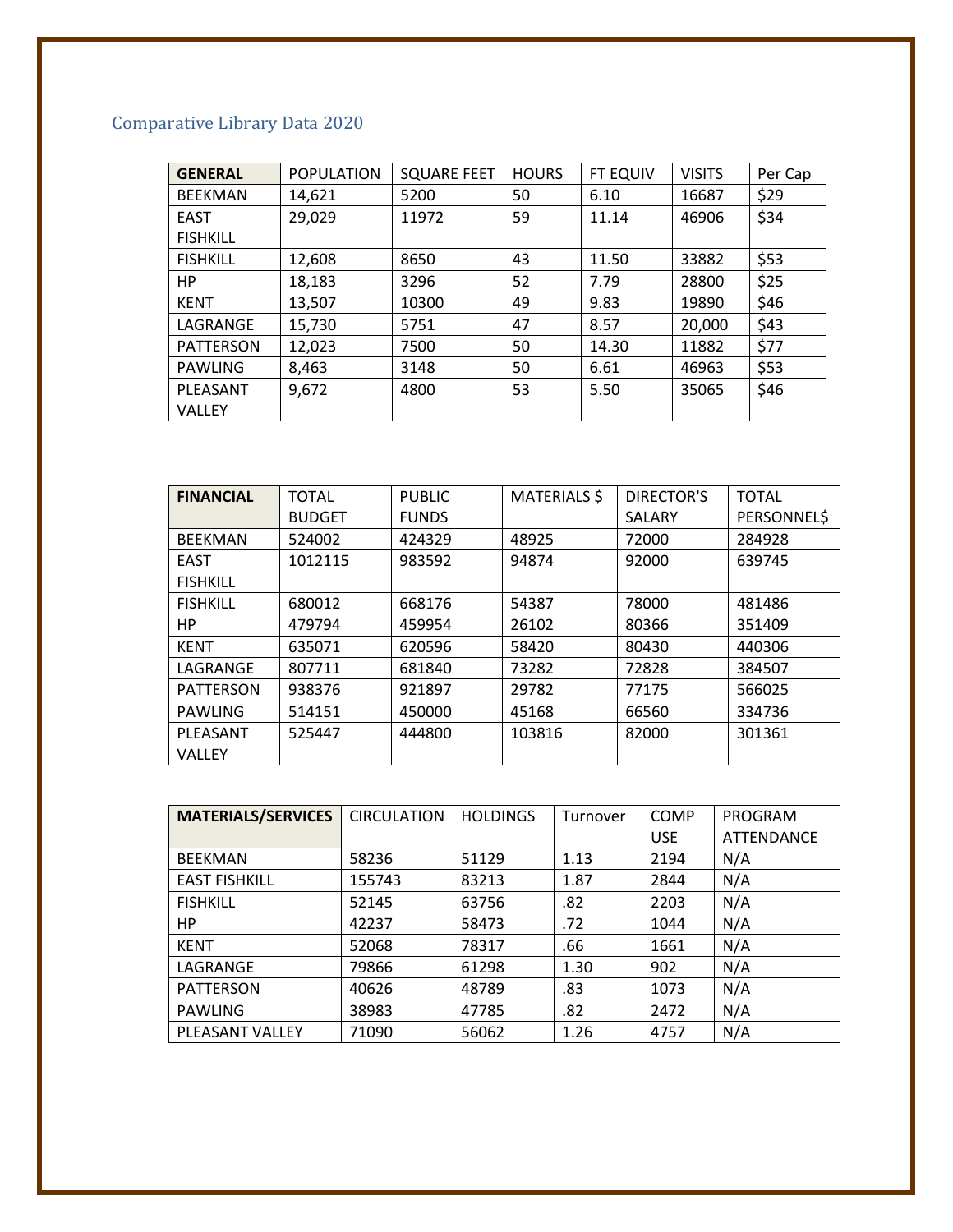# <span id="page-7-0"></span>Comparative Library Data 2019

| <b>GENERAL</b>   | <b>POPULATION</b> | <b>SQUARE FEET</b> | <b>HOURS</b> | FT EQUIV | <b>VISITS</b> | PerCap |
|------------------|-------------------|--------------------|--------------|----------|---------------|--------|
| <b>BEEKMAN</b>   | 14,621            | 5,200              | 50           | 6.2      | 44,573        | \$28   |
| <b>EAST</b>      | 29,029            | 11,972             | 59           | 13.4     | 100,183       | \$33   |
| <b>FISHKILL</b>  |                   |                    |              |          |               |        |
| <b>FISHKILL</b>  | 12,608            | 8,650              | 43           | 11.5     | 79,790        | \$47   |
| <b>HP</b>        | 18,183            | 3,296              | 52           | 8.6      | 48,333        | \$25   |
| <b>KENT</b>      | 13,507            | 10,300             | 49           | 9.5      | 77,136        | \$43   |
| LAGRANGE         | 15,730            | 5,751              | 47           | 9.3      | No Data       | \$41   |
| <b>PATTERSON</b> | 12,023            | 7,500              | 50           | 16.5     | 59,699        | \$77   |
| PAWLING          | 8,463             | 3,148              | 50           | 6.8      | 71,380        | \$53   |
| PLEASANT         | 9,672             | 4,800              | 53           | 5.8      | 42,661*       | \$45   |
| VALLEY           |                   |                    |              |          |               |        |

| <b>FINANCIAL</b> | <b>TOTAL</b>  | <b>PUBLIC</b> | MATERIALS \$ | <b>DIRECTOR'S</b> | <b>TOTAL</b>      |
|------------------|---------------|---------------|--------------|-------------------|-------------------|
|                  | <b>BUDGET</b> | <b>FUNDS</b>  |              | SALARY            | <b>PERSONNELS</b> |
| <b>BEEKMAN</b>   | 515.672       | 405,000       | 52,453       | 70,000            | 290,556           |
| <b>EAST</b>      | 1,017,530     | 956,084       | 103,593      | 90,000            | 603,888           |
| <b>FISHKILL</b>  |               |               |              |                   |                   |
| <b>FISHKILL</b>  | 627,515       | 596,586       | 46,534       | 76,843            | 338,042           |
| <b>HP</b>        | 502,516       | 450,036       | 22,567       | 79,402            | 387,719           |
| <b>KENT</b>      | 612,943       | 579,306       | 56,812       | 78,853            | 415,490           |
| LAGRANGE         | 739,113       | 652,308       | 108,664      | 71400             | 394,148           |
| <b>PATTERSON</b> | 953,616       | 920,208       | 38,762       | 73,,500           | 604,019           |
| PAWLING          | 520,870       | 450,000       | 46,788       | 64,000            | 324,786           |
| PLEASANT         | 728,350*      | 440,000       | 136,388      | 80,000            | 292,764           |
| <b>VALLEY</b>    |               |               |              |                   |                   |

| <b>MATERIALS/SERVICES</b> | <b>CIRCULATION</b> | <b>HOLDINGS</b> | Turnover | <b>COMP</b> | PROGRAM           |
|---------------------------|--------------------|-----------------|----------|-------------|-------------------|
|                           |                    |                 |          | <b>USE</b>  | <b>ATTENDANCE</b> |
| <b>BEEKMAN</b>            | 77,454             | 49,654          | 1.6      | 8,041       | 12,620            |
| <b>EAST FISHKILL</b>      | 199,687            | 90,504          | 2.2      | 6,165       | 7,478             |
| <b>FISHKILL</b>           | 85,023             | 64,556          | 1.3      | 6,632       | 6,768             |
| <b>HP</b>                 | 58,125             | 61,914          | .9       | 4,401       | 3,446             |
| <b>KENT</b>               | 83,885             | 77,722          | 1.1      | 8,072       | 11,951            |
| LAGRANGE                  | 126,449            | 71,064          | 1.8      | 2,579       | 7,587             |
| <b>PATTERSON</b>          | 67,548             | 48,943          | 1.4      | 7,426       | 9,429             |
| <b>PAWLING</b>            | 48,576             | 46,410          | 1.0      | 8,616       | 8,646             |
| PLEASANT VALLEY           | 70,292*            | 48,173          | 1.5      | 2,636*      | $6,645*$          |

**\***Pleasant Valley was closed and relocated after a fire in 2019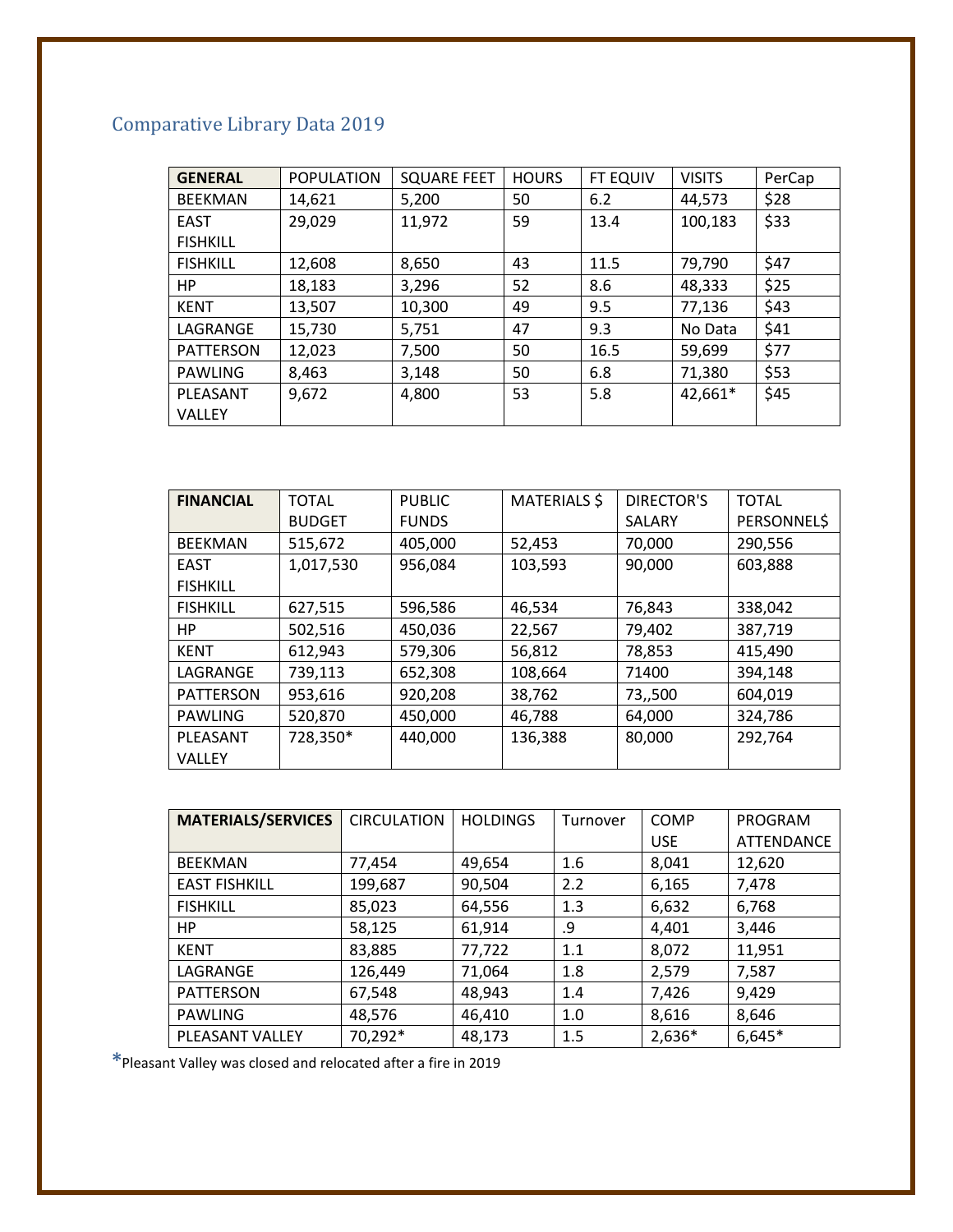#### <span id="page-8-0"></span>**Mission Statement**

The Beekman Library strives to be relevant to all residents and to contribute to the sense of community in the town of Beekman. The mission of the Beekman Library is to provide town residents the library materials, programs and services that meet their needs for lifelong learning, literacy, enrichment, and pleasure.

#### <span id="page-8-1"></span>**Vision Statement**

The objective of the Beekman Library is to contribute to a sustainable, resilient community that is able to withstand environmental, economic, and political disruptions. This resiliency will be achieved by contributing to a sense of community connection and identity through unfettered access to materials, services and programs that foster lifelong learning, enrichment, community collaborations, civic engagement and dialogue.

## <span id="page-8-2"></span>**Core Values and Community Aspirations**

The Beekman Library is:

- welcoming and inclusive
- accessible both physically and digitally
- innovative and focused on constant improvement
- collaborative not competitive
- trustworthy and transparent
- sustainable

#### <span id="page-8-3"></span>**Service Area Priorities**

- 1. Community Commons
- 2. Lifelong Learning and Current Topics
- 3. Basic Literacy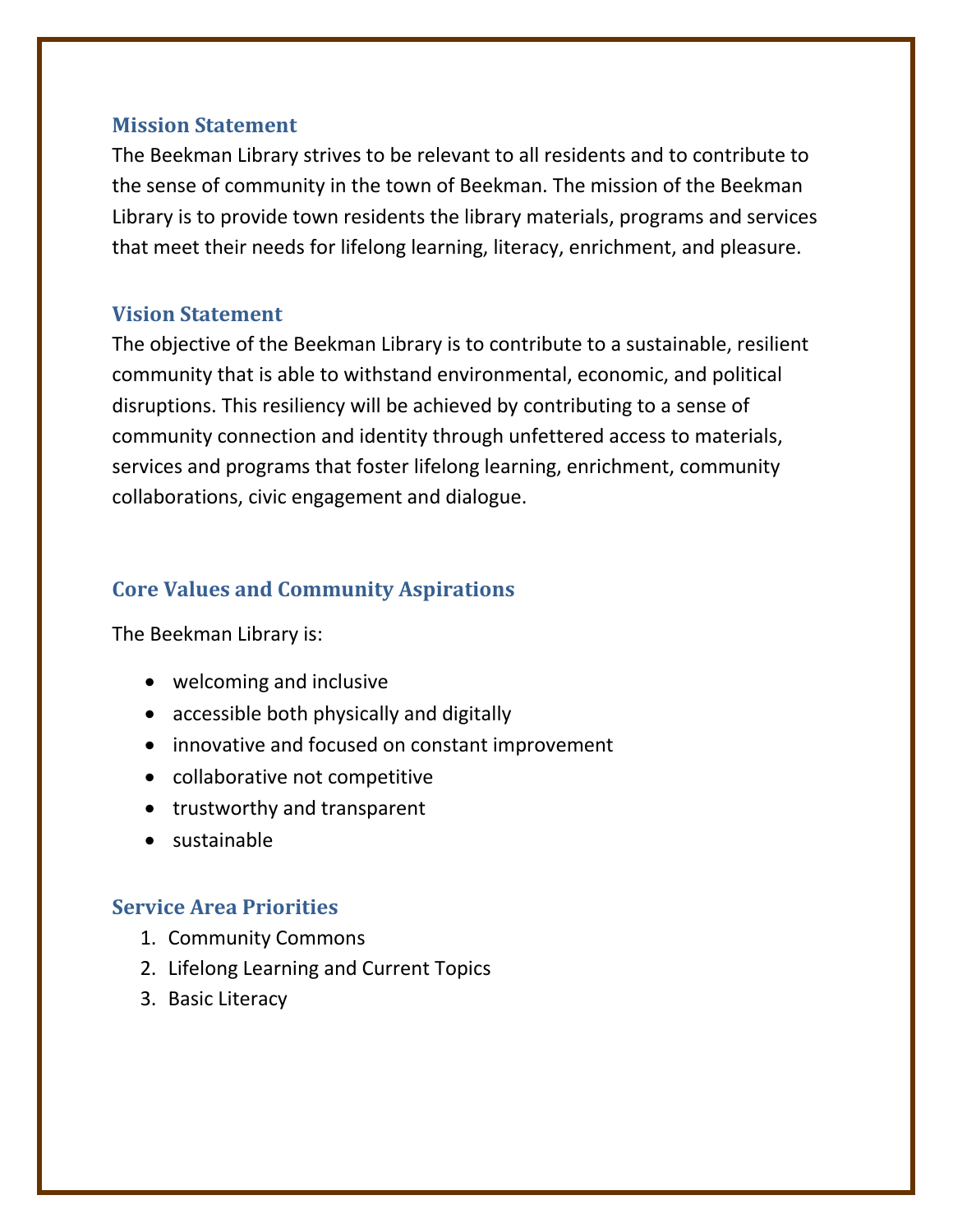#### <span id="page-9-0"></span>**Plan of Service**

#### <span id="page-9-1"></span>Community Commons

**Goal:** The Beekman Library will be a place for residents to gather for information, learning, enrichment and dialogue that fosters a sense of community identity and connection.

**Objective:** Provide adequate space for large and small meetings, quiet study areas, as well as community space for socialization and discourse.

#### **Activities:**

1. Hire architect to create master plan for expansion and renovation. 2021

- 2. Start Capital Campaign for expansion project. 2022
- 3. Purchase new flexible furnishing to allow for multiple uses of existing space 2021-2022

4. Continue to move toward sustainable funding that moves the library closer to the \$50 average per capita funding in the county by pursuing budget votes every other year.

5. Support the funding efforts of the residents of Union Vale.

6. Continue to support FOBL through monthly communication, participation in fundraising activities and bringing members into any expansion discussions.

**Objective:** Provide programming that meets patron's needs for socialization and civic engagement.

#### **Activities:**

1. Plan family programs and festivals that foster interaction among residents. (4 times annually)

2. Plan educational programs that provide neighbors an opportunity to discuss and learn about issues that matter to them. (once per month)

3. Continue to plan programs and community-based projects, in partnership with local organizations, to expand residents' perceptions of community and connection. (3 to 4 times annually)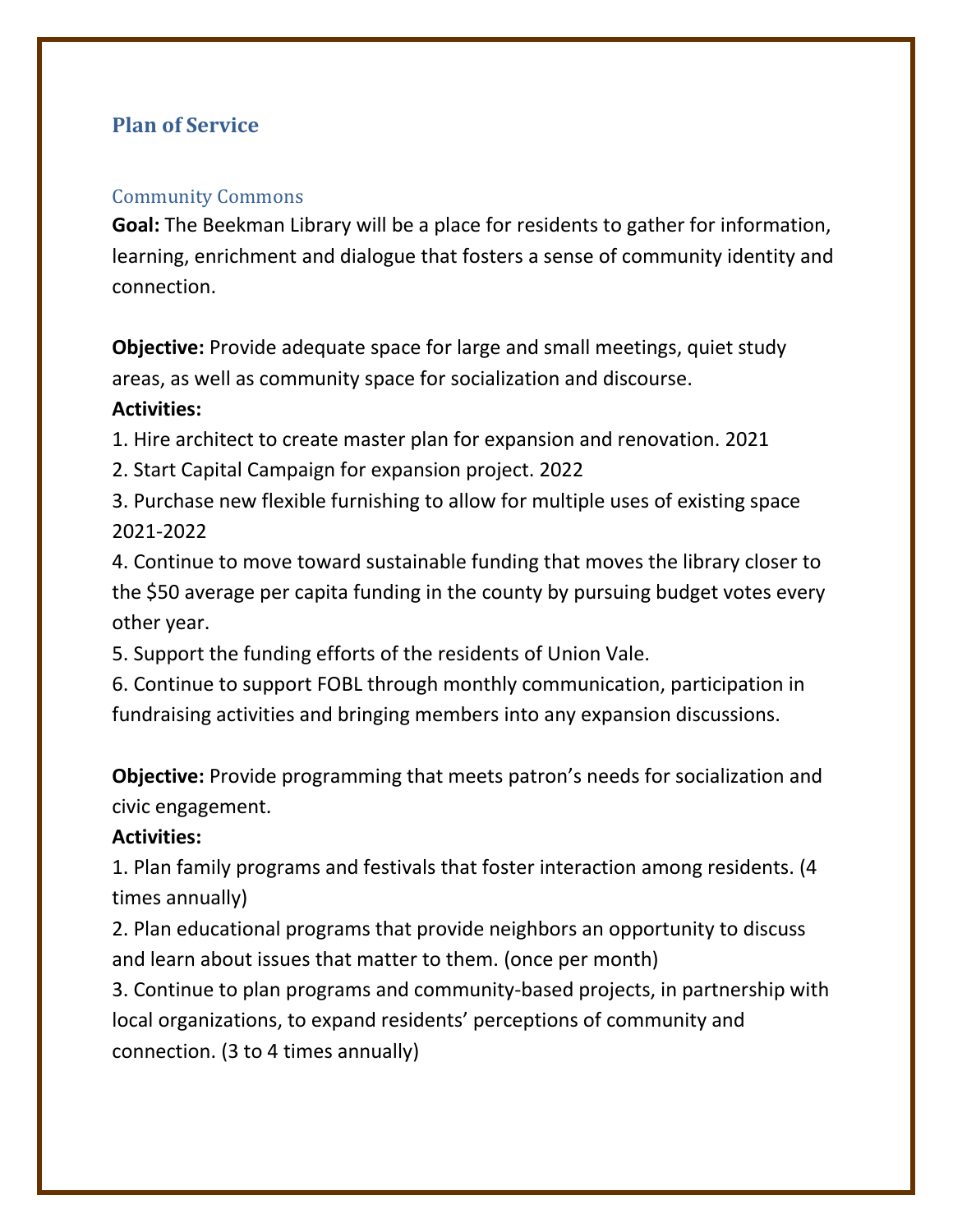4. Strive for cross promotion of programs, cooperative programming and community projects accomplished through collaboration.

**Objective:** Provide residents with the local information that contributes to understanding of, and connection to, their neighbors and community.

#### Ac**tivities:**

1**.** Continue to collaborate with community organizations, schools and town officials to insure we are able to respond to needs as they occur and provide residents with the information they need.

2. Continue to seek out new and more effective means of communication with residents.

3. Promote Burbio and encourage other local organizations to use it as well.

4. Cross promote Town and county programs, services and updates through social media to help residents stay informed about local issues.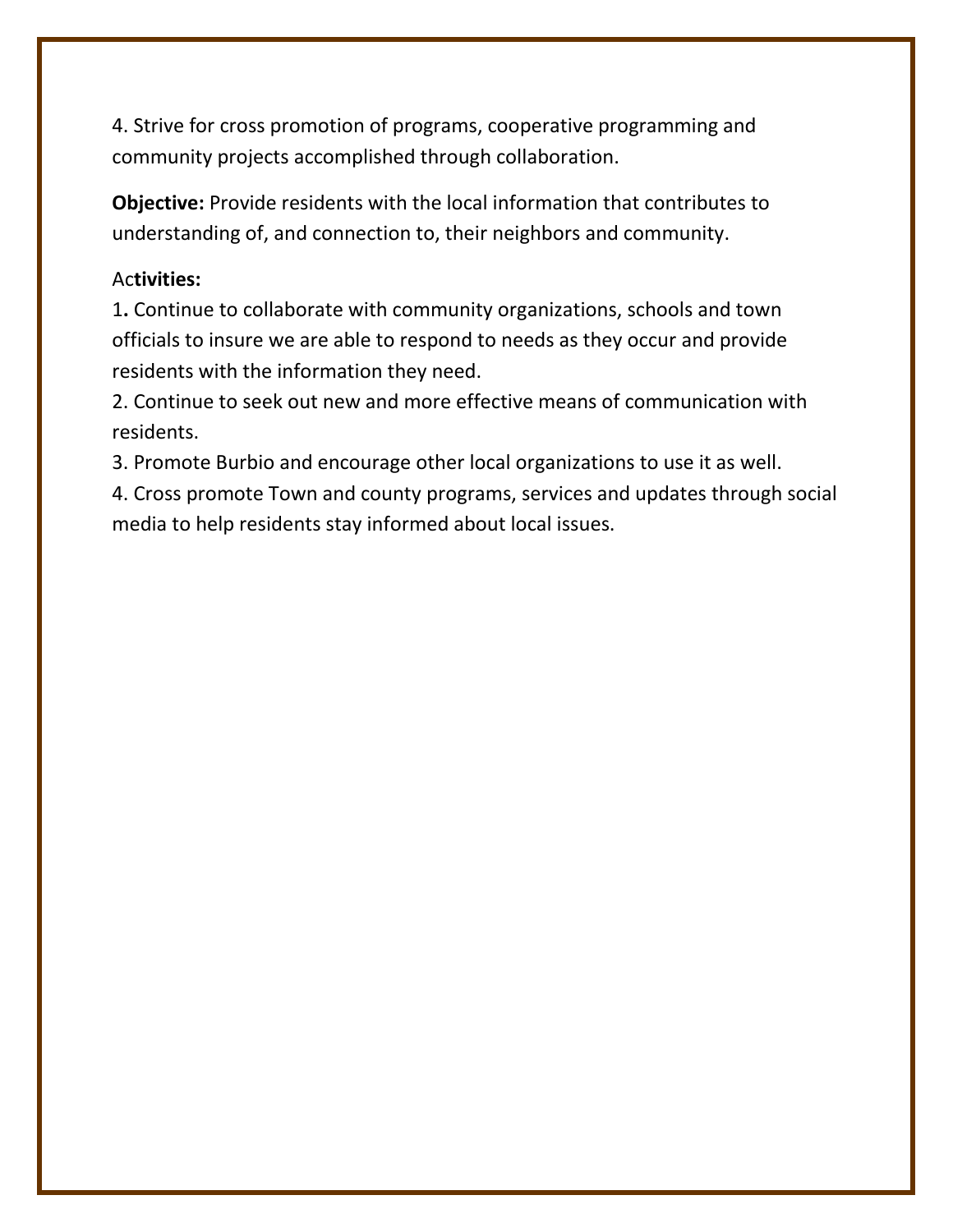#### <span id="page-11-0"></span>Lifelong Learning and Current Topics & Titles

**Goal:** Beekman residents will have access to materials and programs that satisfy curiosity, expand perceptions, reflect contemporary society and promote independent personal learning throughout their lives.

**Objective:** Materials will be available in sufficient quantities to meet demand and in sufficient formats to address an increasingly technology based marketplace. **Activities:** 

1**.** Continue to increase both physical and digital materials budget to ensure optimal mix of literary fiction, bestselling fiction, nonfiction books and movies that includes a browsing copy of best sellers and high demand holds (4 or more)

- 2. Continue to expand the "Library of Things" to include items that meet goals.
- 3**.** Maintain existing holds per title ratio as per MHLS resource sharing standards
- 4. Maintain three day turn around on new materials
- 5**.** Continually weed collections to allow for new and high demand items

6. Work to expand budget to include a full-time head of circulation and technical services when appropriate.

**Objective:** Plan programs that meet the needs of the community particularly in the following areas: hobbies, STEAM, and local and national issues of concern to residents.

#### **Activities:**

1**.** Continue science, technology, engineering, math and arts programs that include hands-on experiences for children of all ages. (2 a month)

2. Continue outdoor programming that encourages an appreciation of nature and encourages community engagement while integrating the library collection to encourage further exploration and learning. (1 a month)

3. Continue to conduct programs that facilitate conversations through which residents exchange ideas and debate important questions. (At least once a month)